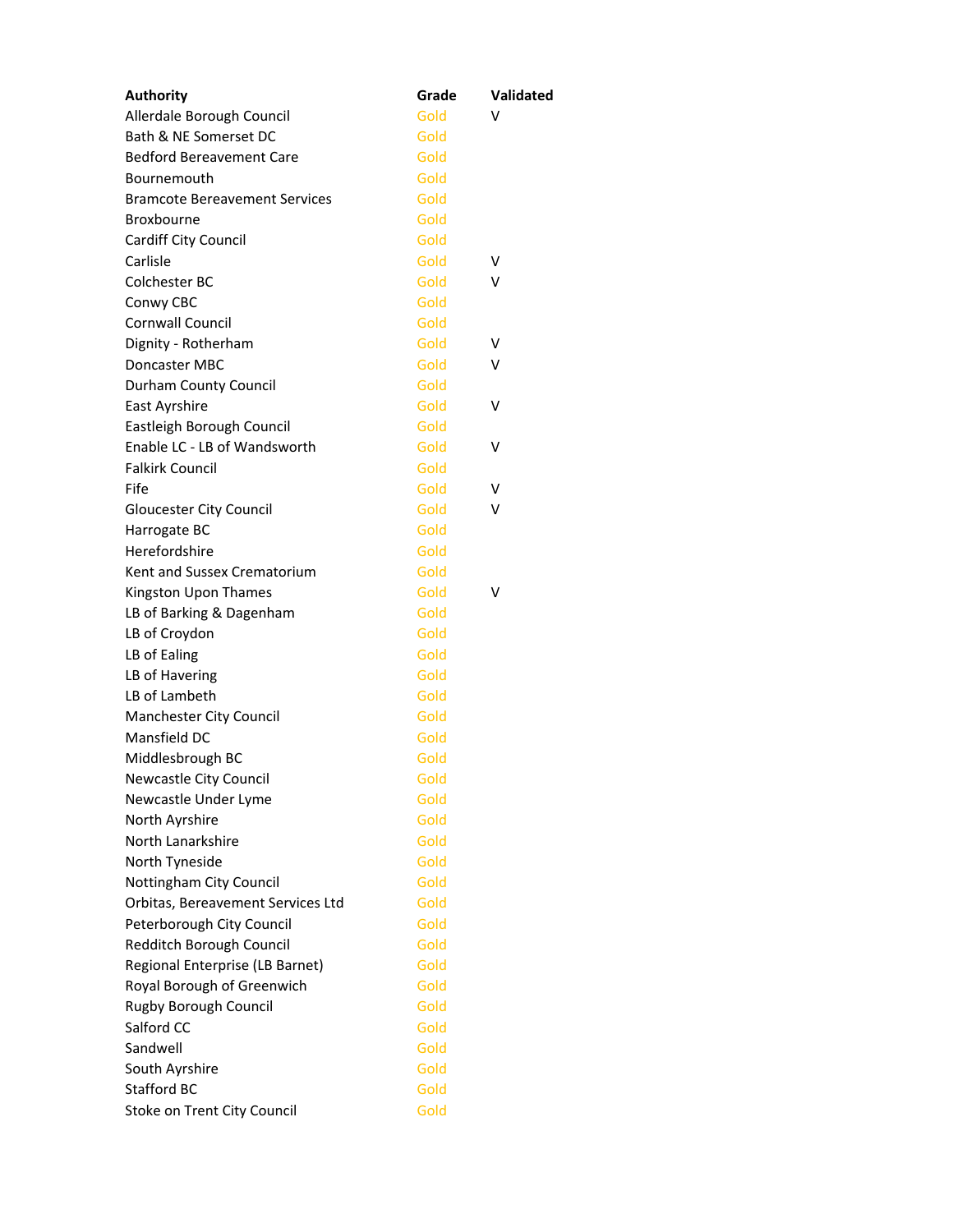| Thanet DC                             | Gold          |   |
|---------------------------------------|---------------|---|
| <b>Warrington BC</b>                  | Gold          | v |
| Watford Borough Council               | Gold          |   |
| Wirral                                | Gold          |   |
| Wolverhampton CC                      | Gold          |   |
| Wyre BC                               | Gold          |   |
| <b>Barry Town Council</b>             | Silver        |   |
| <b>Bradford MDC</b>                   | Silver        |   |
| Caerphilly                            | Silver        |   |
| Cannock Chase                         | Silver        |   |
| Chesterfield                          | Silver        |   |
| <b>Craven District Council</b>        | Silver        |   |
| Darlington BC                         | Silver        |   |
| Derby                                 | Silver        | v |
| Dunstable Council                     | Silver        |   |
| Eastbourne BC                         | Silver        |   |
| East Riding of Yorkshire Council      | Silver        |   |
| <b>Eden District Council</b>          | Silver        |   |
| Elmbridge BC                          | Silver        |   |
| Hull City Council                     | Silver        |   |
| Id Verde (Northampton)                | Silver        |   |
| Islington and Camden Cemetery Service | Silver        |   |
| Knowsley Borough Council              | Silver        |   |
| LB of Richmond Upon Thames            | Silver        | v |
| Leeds CC                              | Silver        | v |
| Leicester City Council                | Silver        |   |
| Mid Devon DC                          | Silver        | v |
| North Lincolnshire                    | Silver        |   |
| North Northamptonshire                | Silver        |   |
| Oldham                                | Silver        |   |
| <b>Reading BC</b>                     | Silver        |   |
| Salisbury City Council                | Silver        | v |
| Sefton MBC                            | Silver        |   |
| South Lanarkshire                     | Silver        |   |
| South Tyneside Council                | Silver        |   |
| Southampton City Council              | Silver        |   |
| St Albans DC                          | Silver        |   |
| St Edmundsbury BC                     | Silver        |   |
| Tameside MBC                          | Silver        | v |
| <b>Trafford Council</b>               | Silver        | v |
| Tunbridge Wells                       | Silver        |   |
| Wavney Norse Ltd                      | Silver        |   |
| Welwyn Hatfield Borough Council       | Silver        |   |
| <b>West Suffolk</b>                   | Silver        |   |
| <b>Worcester Council</b>              | Silver        |   |
| Amber Valley BC                       | <b>Bronze</b> | v |
| <b>Belfast City Council</b>           | Bronze        |   |
| City of York Council                  | Bronze        |   |
| Erewash BC                            | Bronze        |   |
| Guildford BC                          | <b>Bronze</b> |   |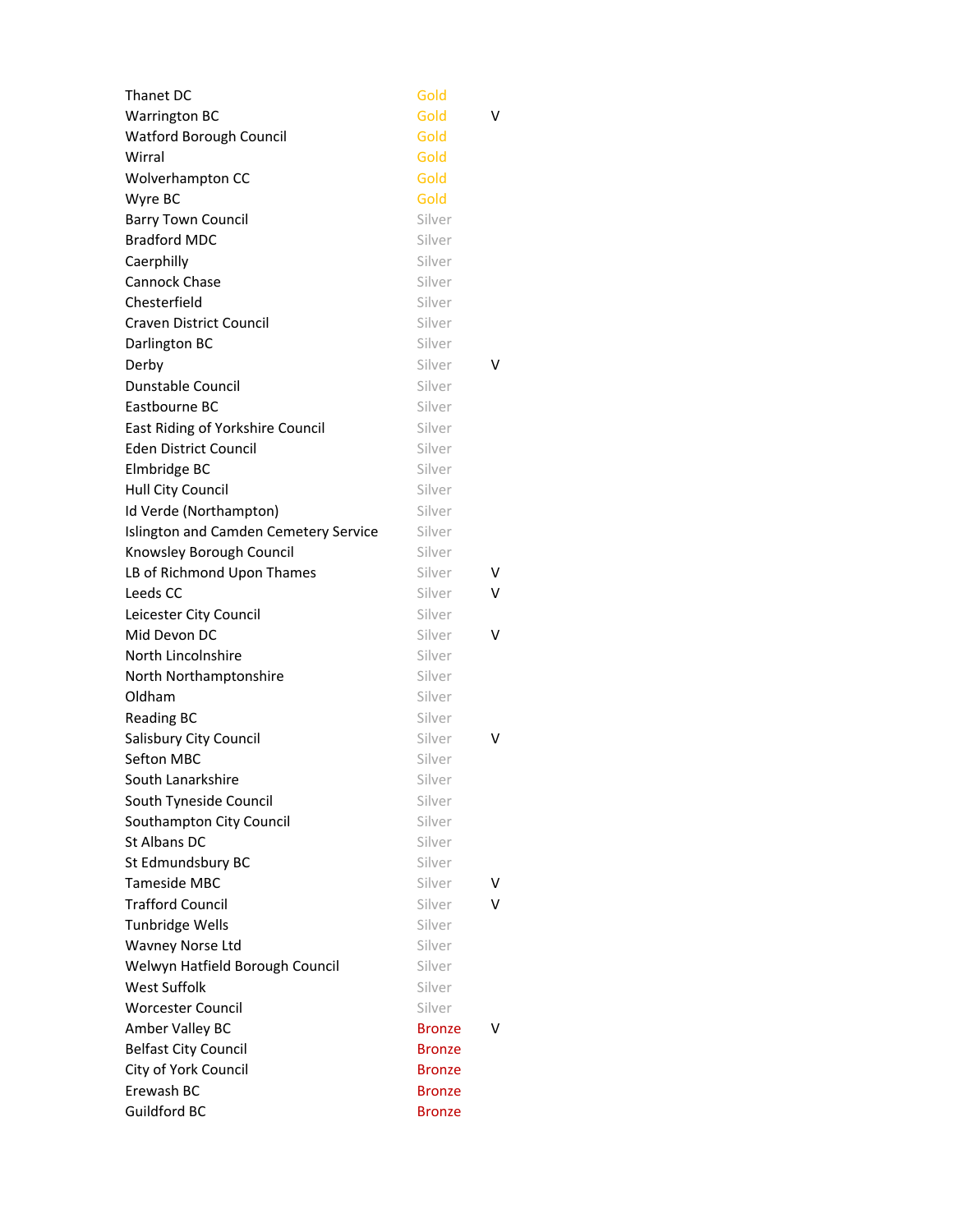| LB of Newham                     | <b>Bronze</b> |
|----------------------------------|---------------|
| LB of Sutton                     | <b>Bronze</b> |
| Oxford                           | <b>Bronze</b> |
| Pembrokeshire County Council     | <b>Bronze</b> |
| Scottish Borders Council         | <b>Bronze</b> |
| Telford & Wrekin Borough Council | <b>Bronze</b> |
| Tendring District Council        | <b>Bronze</b> |
| Torfaen County Borough Council   | <b>Bronze</b> |
| Wakefield MBC                    | <b>Bronze</b> |
| Westerleigh - Parndon Wood       | <b>Bronze</b> |
| Wrexham CBC                      | Bronze        |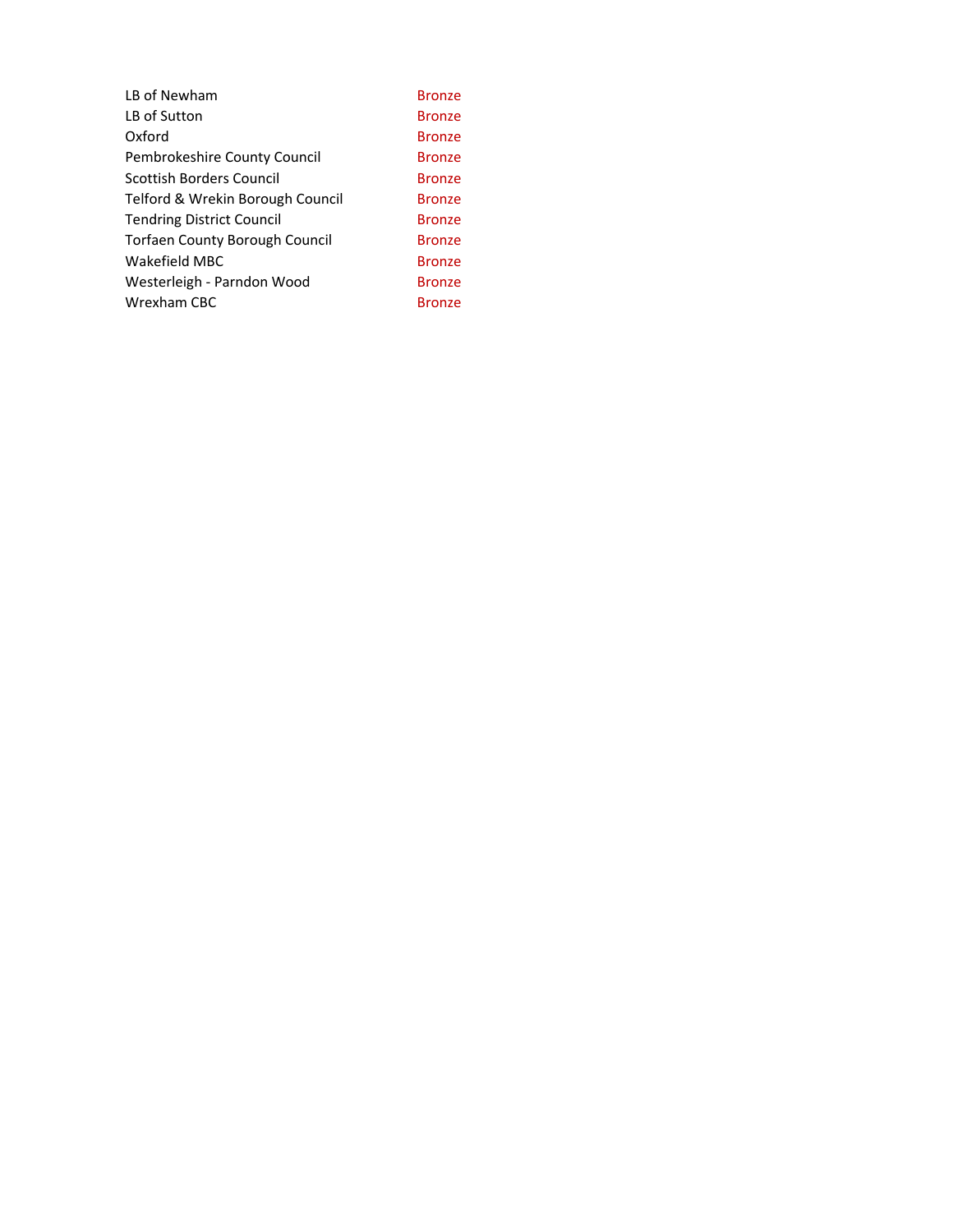| <b>Authority</b>                         | Grade | Validated |
|------------------------------------------|-------|-----------|
| Bath & NE Somerset DC                    | Gold  |           |
| <b>Bedford Bereavement Care</b>          | Gold  |           |
| Bournemouth                              | Gold  |           |
| <b>Bradford MDC</b>                      | Gold  |           |
| <b>Bramcote Bereavement Services</b>     | Gold  |           |
| Cardiff City Council                     | Gold  |           |
| Carlisle                                 | Gold  | v         |
| Chesterfield                             | Gold  |           |
| <b>Buckinghamshire Council</b>           | Gold  |           |
| City of York Council                     | Gold  |           |
| Colchester BC                            | Gold  | v         |
| Conwy CBC                                | Gold  |           |
| <b>Cornwall Council</b>                  | Gold  |           |
| <b>Craven District Council</b>           | Gold  |           |
| Darlington BC                            | Gold  |           |
| Derby                                    | Gold  | v         |
| Dignity - Rotherham                      | Gold  | V         |
| Doncaster MBC                            | Gold  | v         |
| Dorset Council                           | Gold  |           |
| Durham County Council                    | Gold  |           |
| Eastbourne BC                            | Gold  |           |
| Enable - North East Surrey               | Gold  |           |
| <b>Falkirk Council</b>                   | Gold  |           |
| Fife                                     | Gold  | V         |
| <b>Gloucester City Council</b>           | Gold  | v         |
| <b>Greater Gwent Cremation Committee</b> | Gold  |           |
| Harrogate BC                             | Gold  |           |
| Herefordshire                            | Gold  |           |
| Hull City Council                        | Gold  |           |
| Kent and Sussex Crematorium              | Gold  |           |
| North Northamptonshire                   | Gold  |           |
| Kingston Upon Thames                     | Gold  | v         |
| Lea Fields                               | Gold  |           |
| LB of Croydon                            | Gold  |           |
| LB of Havering                           | Gold  |           |
| LB of Lambeth                            | Gold  |           |
| Leeds CC                                 | Gold  | v         |
| Leicester City Council                   | Gold  |           |
| Manchester City Council                  | Gold  |           |
| Mansfield DC                             | Gold  |           |
| Middlesbrough BC                         | Gold  |           |
| Mortlake JC                              | Gold  |           |
| Nene Valley                              | Gold  |           |
| Newcastle City Council                   | Gold  |           |
| Newcastle Under Lyme                     | Gold  |           |
| North Lincolnshire                       | Gold  |           |
| North Tyneside                           | Gold  |           |
| Nottingham City Council                  | Gold  |           |
| Oldham                                   | Gold  |           |
|                                          |       |           |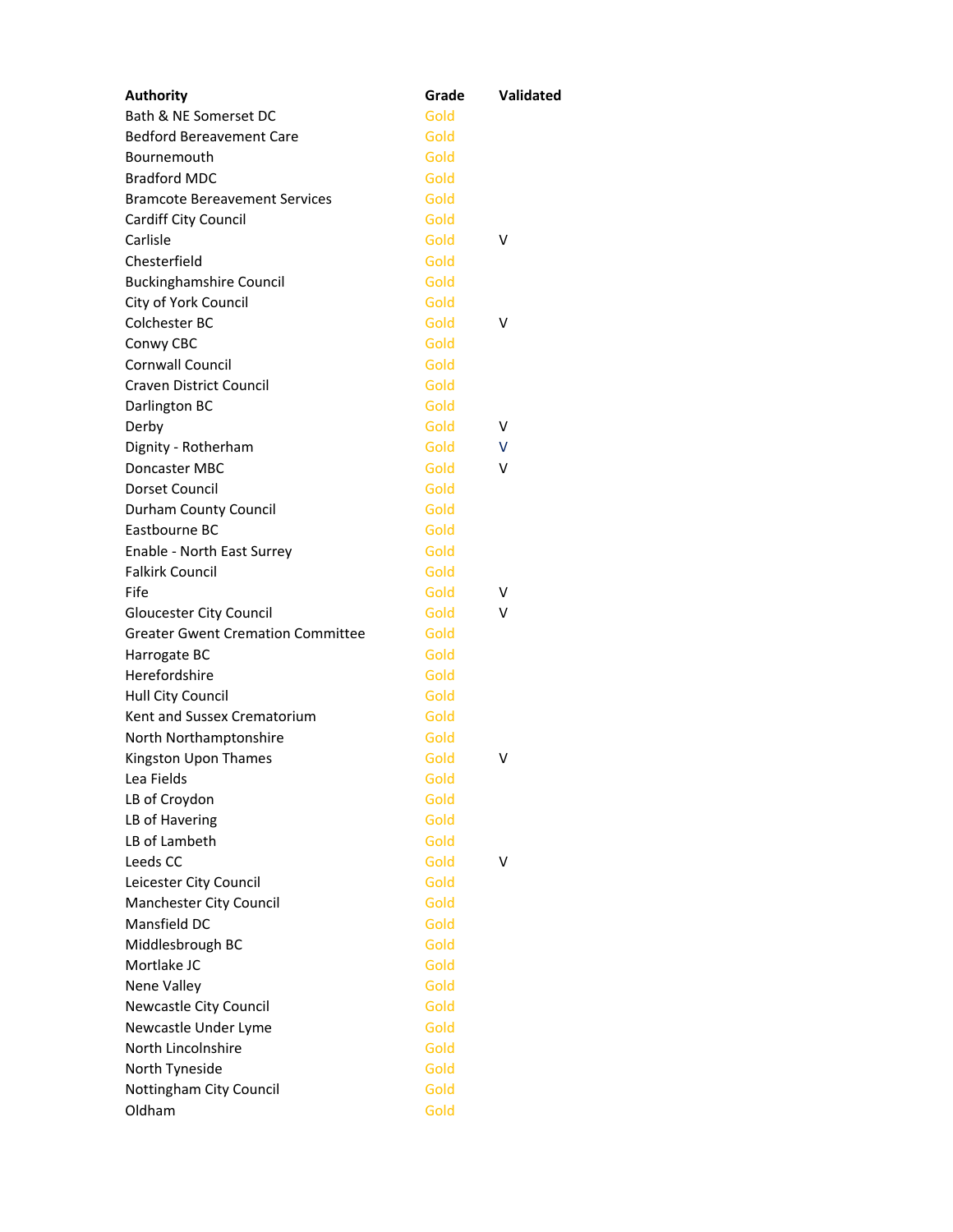| Orbitas, Bereavement Services Limited | Gold          |   |
|---------------------------------------|---------------|---|
| Peterborough City Council             | Gold          |   |
| <b>Reading BC</b>                     | Gold          |   |
| Redditch Borough Council              | Gold          |   |
| Regional Enterprise (LB Barnet)       | Gold          |   |
| Royal Borough of Greenwich            | Gold          |   |
| <b>Rugby Borough Council</b>          | Gold          |   |
| Salford CC                            | Gold          |   |
| Salisbury City Council                | Gold          | V |
| Sandwell                              | Gold          |   |
| Sefton MBC                            | Gold          |   |
| South Ayrshire                        | Gold          |   |
| South Lanarkshire                     | Gold          |   |
| South Tyneside Council                | Gold          |   |
| South West Middlesex                  | Gold          |   |
| Southampton City Council              | Gold          |   |
| <b>Stafford BC</b>                    | Gold          |   |
| Stoke on Trent City Council           | Gold          |   |
| Tameside MBC                          | Gold          | ٧ |
| Thanet DC                             | Gold          |   |
| <b>Trafford Council</b>               | Gold          | ٧ |
| Tunbridge Wells                       | Gold          |   |
| <b>Warrington BC</b>                  | Gold          | ٧ |
| Westerleigh - Parndon Wood            | Gold          |   |
| Wirral                                | Gold          |   |
| Wolverhampton CC                      | Gold          |   |
| <b>Worcester Council</b>              | Gold          |   |
| Erewash BC                            | Silver        |   |
| Guildford BC                          | Silver        |   |
| Islington and Camden Cemetery Service | Silver        |   |
| Pembrokeshire County Council          | Silver        |   |
| Portchester Crematorium JC            | Silver        |   |
| <b>Tendring Distrcit Council</b>      | Silver        |   |
| Wakefield MBC                         | Silver        |   |
| Wealden Crematorium                   | Silver        |   |
| <b>Wrexham CBC</b>                    | Silver        |   |
| <b>Belfast City Council</b>           | <b>Bronze</b> |   |

Received 2016 Received 2017 Received 2018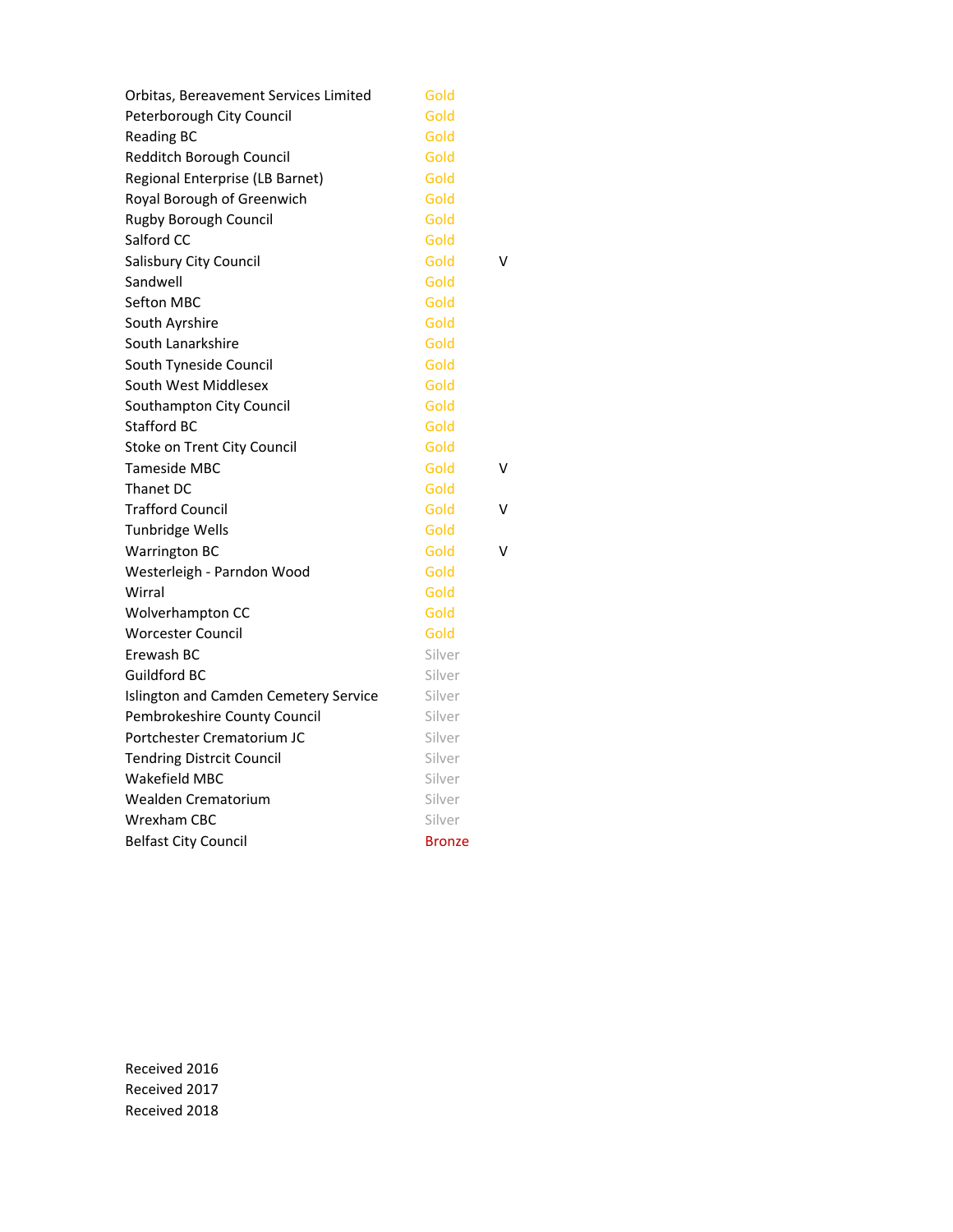Received 2019 Received 2020 Received 2021 Received 2022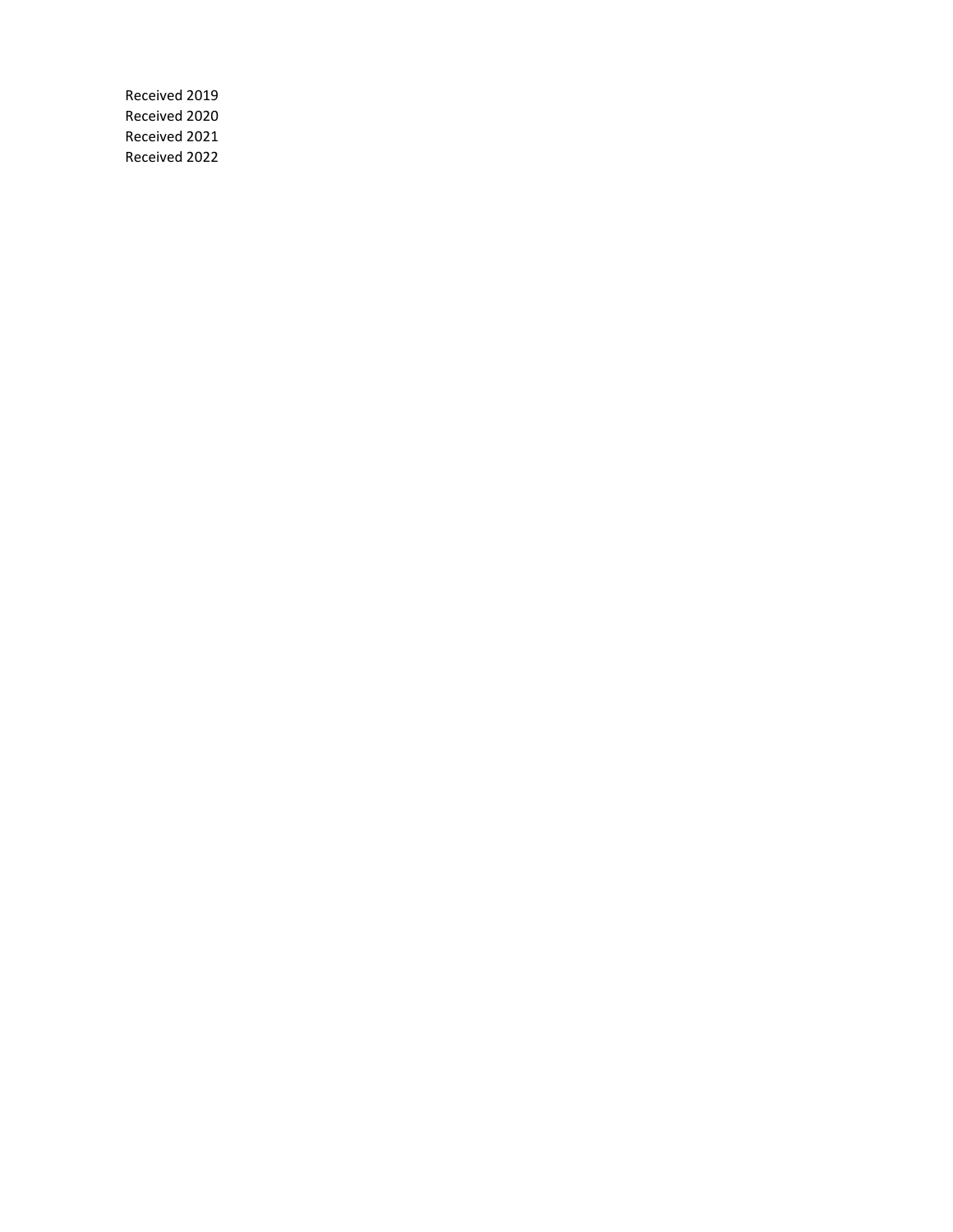| <b>Authority</b>                      | <b>Grade Burials</b> | <b>Grade Cremations</b> | Validated |
|---------------------------------------|----------------------|-------------------------|-----------|
| Bath & NE Somerset DC                 | Gold                 | Gold                    |           |
| <b>Bedford Bereavement Care</b>       | Gold                 | Gold                    |           |
| Bournemouth                           | Gold                 | Gold                    |           |
| <b>Bramcote Bereavement Services</b>  | Gold                 | Gold                    |           |
| Cardiff City Council                  | Gold                 | Gold                    |           |
| Carlisle                              | Gold                 | Gold                    | $\vee$    |
| Colchester BC                         | Gold                 | Gold                    | v         |
| Conwy CBC                             | Gold                 | Gold                    |           |
| Cornwall Council                      | Gold                 | Gold                    |           |
| Dignity - Rotherham                   | Gold                 | Gold                    | v         |
| Doncaster MBC                         | Gold                 | Gold                    | v         |
| Durham County Council                 | Gold                 | Gold                    |           |
| Enable LC - LB of Wandsworth          | Gold                 | Gold                    | v         |
| <b>Falkirk Council</b>                | Gold                 | Gold                    |           |
| Fife                                  | Gold                 | Gold                    | v         |
| Gloucester City Council               | Gold                 | Gold                    | v         |
| Harrogate BC                          | Gold                 | Gold                    |           |
| Herefordshire                         | Gold                 | Gold                    |           |
| Kent and Sussex Crematorium           | Gold                 | Gold                    |           |
| Kingston Upon Thames                  | Gold                 | Gold                    | v         |
| LB of Croydon                         | Gold                 | Gold                    |           |
| LB of Havering                        | Gold                 | Gold                    |           |
| LB of Lambeth                         | Gold                 | Gold                    |           |
| Manchester City Council               | Gold                 | Gold                    |           |
| Mansfield DC                          | Gold                 | Gold                    |           |
| Middlesbrough BC                      | Gold                 | Gold                    |           |
| Newcastle City Council                | Gold                 | Gold                    |           |
| Newcastle Under Lyme                  | Gold                 | Gold                    |           |
| North Tyneside                        | Gold                 | Gold                    |           |
| Nottingham City Council               | Gold                 | Gold                    |           |
| Orbitas, Bereavement Services Limited | Gold                 | Gold                    |           |
| Peterborough City Council             | Gold                 | Gold                    |           |
| Redditch Borough Council              | Gold                 | Gold                    |           |
| Regional Enterprise (LB Barnet)       | Gold                 | Gold                    |           |
| Royal Borough of Greenwich            | Gold                 | Gold                    |           |
| Rugby Borough Council                 | Gold                 | Gold                    |           |
| Salford CC                            | Gold                 | Gold                    | v         |
| Sandwell                              | Gold                 | Gold                    |           |
| South Ayrshire                        | Gold                 | Gold                    |           |
| <b>Stafford BC</b>                    | Gold                 | Gold                    |           |
| Stoke on Trent City Council           | Gold                 | Gold                    |           |
| Thanet DC                             | Gold                 | Gold                    |           |
| <b>Warrington BC</b>                  | Gold                 | Gold                    | V         |
| Wirral                                | Gold                 | Gold                    |           |
| Wolverhampton CC                      | Gold                 | Gold                    |           |
| <b>Bradford MDC</b>                   | Silver               | Gold                    |           |
| Chesterfield                          | Silver               | Gold                    |           |
| Craven District Council               | Silver               | Gold                    |           |
| Darlington BC                         | Silver               | Gold                    |           |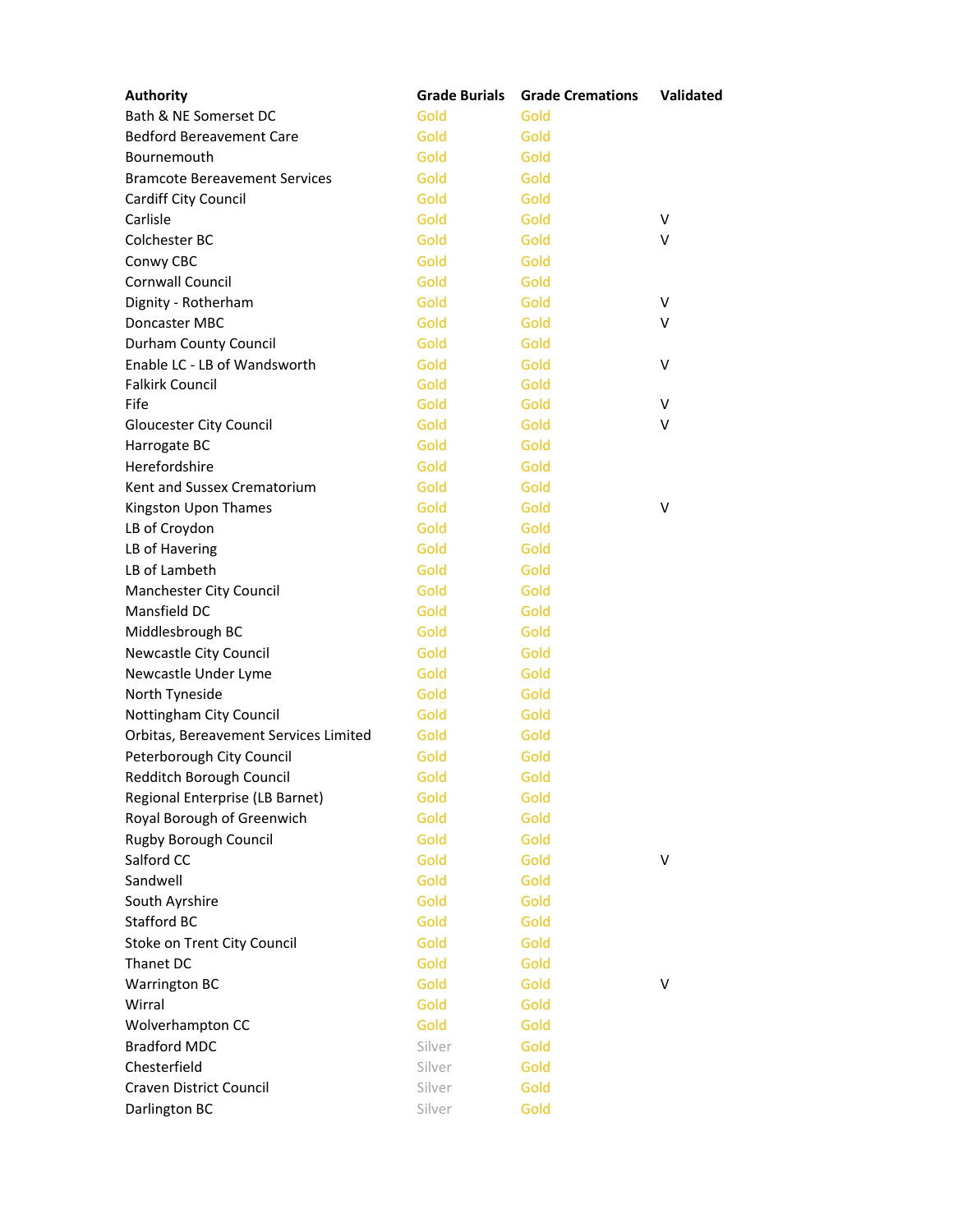| Derby                                 | Silver        | Gold          | v |
|---------------------------------------|---------------|---------------|---|
| Eastbourne BC                         | Silver        | Gold          |   |
| Hull City Council                     | Silver        | Gold          |   |
| North Northamptonshire                | Silver        | Gold          |   |
| Leeds CC                              | Silver        | Gold          | v |
| Leicester City Council                | Silver        | Gold          |   |
| North Lincolnshire                    | Silver        | Gold          |   |
| Oldham                                | Silver        | Gold          |   |
| <b>Reading BC</b>                     | Silver        | Gold          |   |
| Salisbury City Council                | Silver        | Gold          | V |
| Sefton MBC                            | Silver        | Gold          |   |
| South Lanarkshire                     | Silver        | Gold          |   |
| South Tyneside Council                | Silver        | Gold          |   |
| Southampton City Council              | Silver        | Gold          |   |
| Tameside MBC                          | Silver        | Gold          | V |
| <b>Trafford Council</b>               | Silver        | Gold          | v |
| <b>Tunbridge Wells</b>                | Silver        | Gold          |   |
| <b>Worcester Council</b>              | Silver        | Gold          |   |
| City of York Council                  | <b>Bronze</b> | Gold          |   |
| Westerleigh - Parndon Wood            | <b>Bronze</b> | Gold          |   |
| Islington and Camden Cemetery Service | Silver        | Silver        |   |
| Erewash BC                            | <b>Bronze</b> | Silver        |   |
| Guildford BC                          | <b>Bronze</b> | Silver        |   |
| Pembrokeshire County Council          | <b>Bronze</b> | Silver        |   |
| <b>Tendring District Council</b>      | <b>Bronze</b> | Silver        |   |
| Wakefield MBC                         | <b>Bronze</b> | Silver        |   |
| Wrexham CBC                           | <b>Bronze</b> | Silver        |   |
| <b>Belfast City Council</b>           | <b>Bronze</b> | <b>Bronze</b> |   |